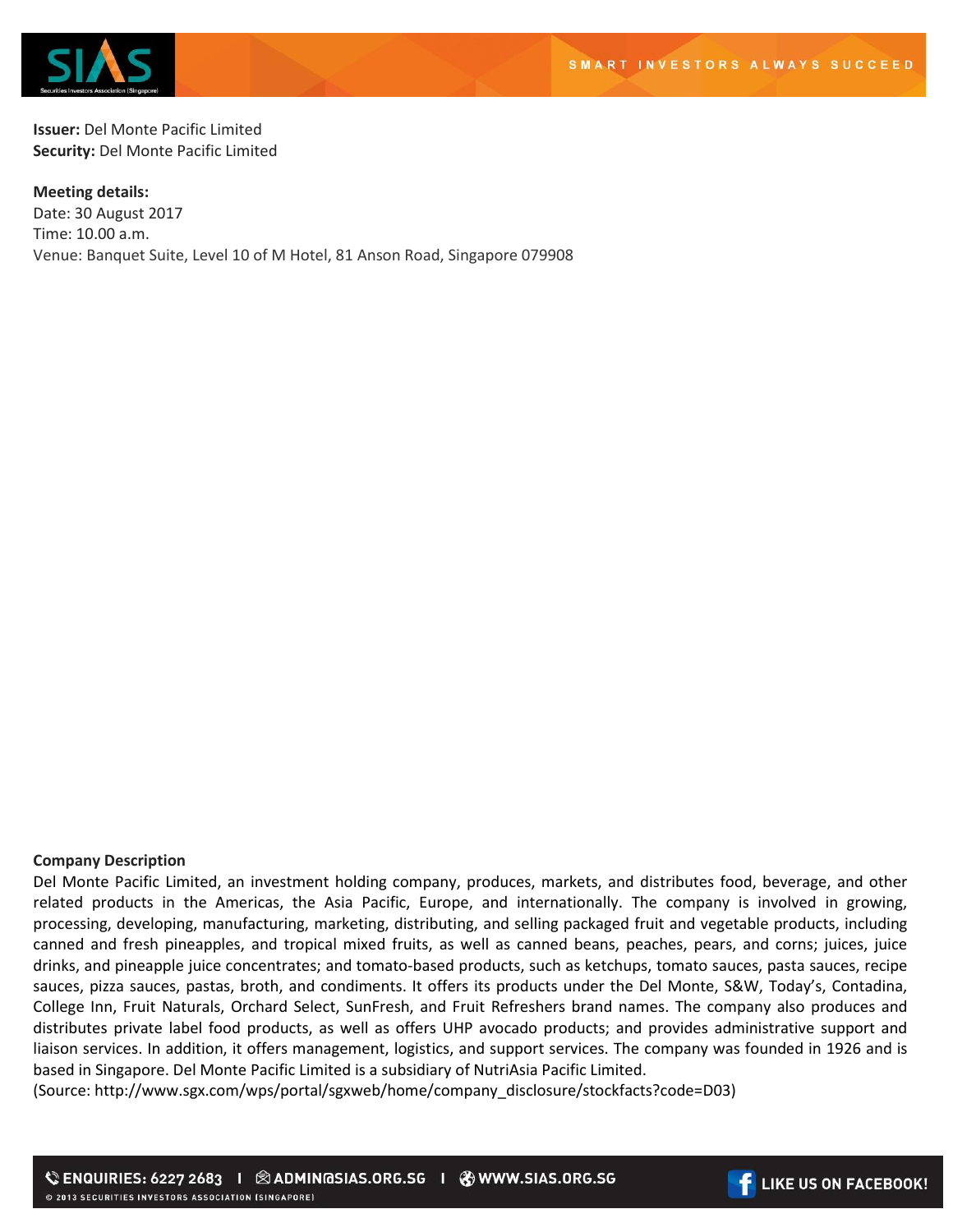

**Q1.** As highlighted in the "Letter to Shareholders" (pages 11 to 14 of the annual report), it has been three and a half years since the group's milestone acquisition of Del Monte Foods, Inc (DMFI) in the United States in February 2014. While the group has "focused on the transition, integration, restructuring and stabilisation of DMFI's core business" in the first two years, the focus of the group in the last one and a half years was to refresh the "Group vision and aspirations for the reunited Del Monte, anchored on market trends and the changing consumer landscape."

Sales at DMFI was down 5% in 2017 to US\$1.7 billion "due to reduced sales in foodservice and private label business lines as well as the impact of unsuccessful low-margin US Department of Agriculture bids". Despite maintaining its leading marketshare positions in the canned vegetable and fruit industry, the overall size of the segment has contracted.

## **a) Has management conducted a review to evaluate the performance of DMFI relative to the investment thesis made at the point of the DMFI acquisition?**

It was also disclosed in the "Operating and financial review" that "DMFI's gross margin declined to 17.2% from 18.0% in the same period last year mainly driven by lower volume, unfavourable pricing in non-retail channel and higher trade spending in the US" (page 39).

## **b) What are management's plans to reverse the decreasing gross margin at DMFI?**

**Q2.** In April 2017, the issue of US\$200 million 6.625% Preference Shares was successfully completed and the preference shares are the first US Dollar Denominated securities to be listed on the Philippine Stock Exchange.

The net proceeds were used to repay the BDO bridging facility which had an interest rate of 90-day Libor + 3.5% margin (page 194).

**a) Can management clarify if the issuance of the Preference Shares (at 6.625%) and the early repayment of the bridging loan will lead to lower financing costs for the company/group?** Based on 90-day Libor of 1.32%, it is estimated that the cost of financing via preference shares could be higher by 180 basis points.

It was also stated that the balance of US\$150 million of Preference Shares is issuable within three years.

- **b) What are management's considerations for the timing of the issuance of the balance of US\$150 million of Preference Shares?**
- **c) Can management provide visibility on how the Preference Shares were priced? What are the factors that would allow the second tranche to be priced lower?**

**Q3.** The company has renamed its Nominating Committee to the Nominating and Corporate Governance Committee ("NCGC") on 29 June 2017 to include corporate governance matters in its functions.

As disclosed in the Corporate Governance Report (page 86 – Principle 5: Board Performance), the Board, through the NCGC, implements an annual evaluation process to assess the effectiveness of the Board as a whole.

Principle 5 of the 2012 Code of Corporate Governance (Code) issued by the Monetary Authority of Singapore states that: